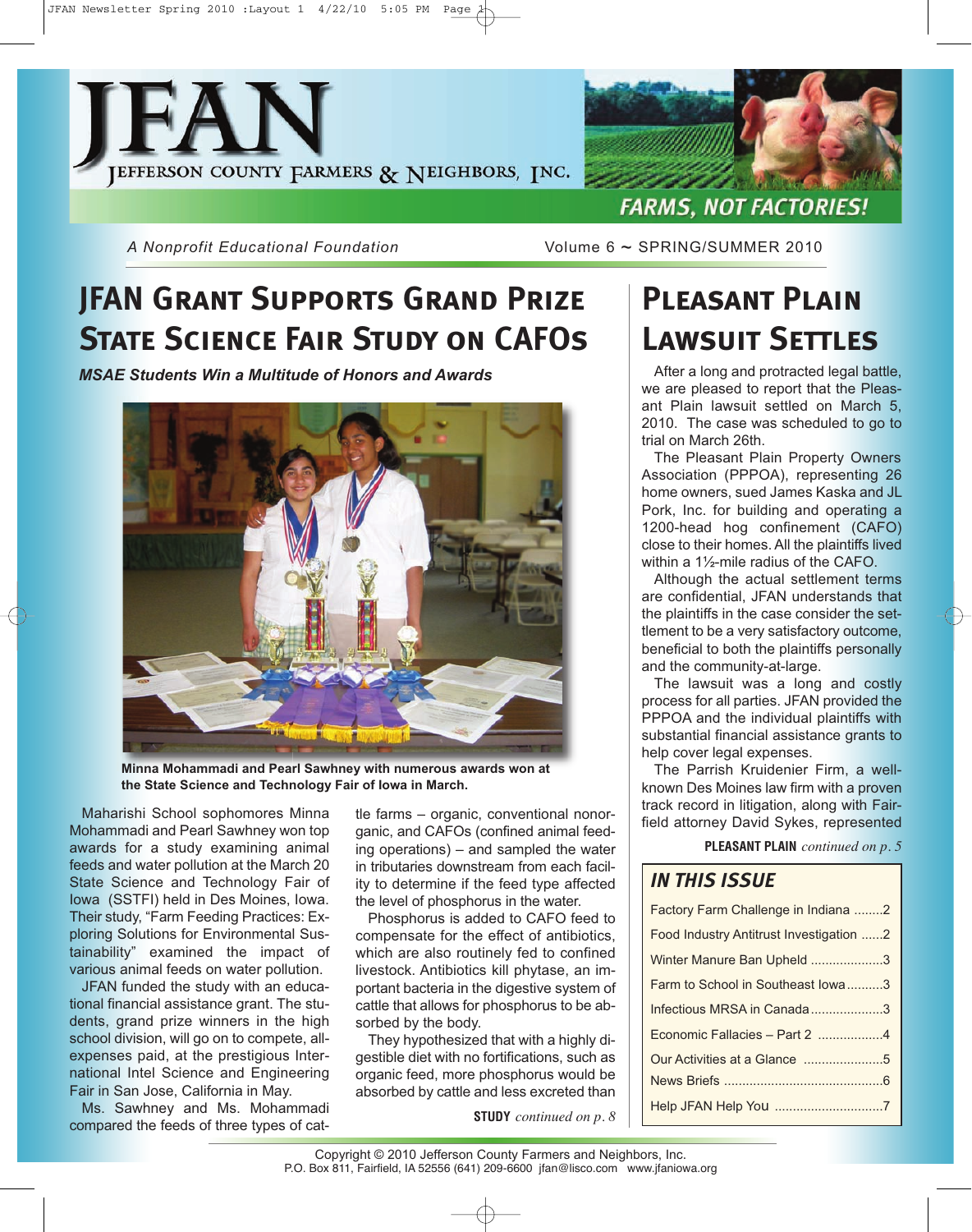### JFAN Newsletter **JEFFERSON COUNTY** FARMERS & NEIGHBORS, INC

Volume 6 ~ SPRING/SUMMER 2010

**President** Jim Rubis

**Executive Director** Diane Rosenberg

**Editor-in-Chief and Art Director** Diane Rosenberg

**Contributing Writer** John Ikerd

> **Distribution** Terrell Welsh

**Legal Counsel** David Sykes Fairfield, Iowa

#### **Accounting** Fairfield Accounting and Brooks, Lodden, P.C., Des Moines, Iowa

#### **Webmaster** Diane Rosenberg

All articles are written and reported by JFAN unless attributed otherwise.

This newsletter is published semi-annually by the Board of Directors of Jefferson County Farmers and Neighbors, Inc. (JFAN), which is a 501(c)(3) nonprofit tax-exempt educational foundation.

> JFAN P.O. Box 811 Fairfield, IA 52556 (641) 209-6600 www.jfaniowa.org jfan@lisco.com

*JFAN is a not for profit tax exempt organization. Donations are tax exempt to the full extent of the law as authorized by the IRS. Articles written by guest authors may not reflect the opinions of JFAN. Information contained in the newsletter is intended to be educational and informational and is not intended to give legal advice. If you have specific legal questions regarding issues addressed in this publication, please seek the advice of an attorney.*

### **Obama Administration Begins Investigation into Food Monopolies**

At an historic meeting in Ankeny, Iowa on March 12, nearly 800 farmers, labor workers, and farm advocates from across the nation gathered to hear top officials of the Obama Administration address how excessive market concentration and food monopolies are negatively affecting farmers, consumers, and life in rural America reports Dave Murphy in *The Huffington Post.*

Secretary of Agriculture Tom Vilsack, Attorney General Eric Holder, and Department of Justice antitrust chief Christine Varney, along with a number of academics, economists, representatives from agribusiness giants and commodity groups, and farmers, met to begin a serious national dialog on food policy reform.

Many in the agriculture industry view Attorney General Holder's attendance as a sign that the Obama Administration is serious about the lack of competition in the food and agricultural industry. Holder commented on the "reckless deregulation that has restricted competition in agriculture," Murphy reports. He cited the threat of eroding free market competition and the impact of recessions and irresponsible deregulation on fostering monopolies.

Varney, who is credited as the leading force behind the antitrust hearings, promised a tough stance from her office.

**INVESTIGATION** *continued on p. 8*

# **Indiana Lawsuit Seeks to Challenge National Factory Farm Model**

Three high-powered trial lawyers are vowing to make Randolph County, Indiana "ground zero" in the national fight against industrial food production, reports the *Muncie Star-Press.* The lawyers are representing 17 plaintiffs who are suing four major food producers and several local operators on a series of complaints related to the operation of several factory farms.

Leading the charge is Indianapolis attorney Rich Haily, former president of the Association of Trial Lawyers of America, now called the American Association for Justice (AAJ). He is assisting Indiana Lawyer Richard Middleton, another former president of AAJ from Savannah, Georgia, and Kansas City attorney Charles Speers, who has won numerous nuisance judgments against large livestock farms in other states.

The team plans to file multiple lawsuits challenging the factory farm model in Indiana, which is currently being revitalized by Indiana's State Department of Agriculture. As a gubernatorial candidate, Indiana Governor Mitch Daniels ran on a platform of doubling Indiana's pork production.

A dozen or more cases are being filed against Vreba Hoff Dairy, an Ohio-based company that has factory farms in Indiana, Ohio, and Michigan; Maxwell Foods/Maxwell Farms, a major North Carolina-based pork producer that has expanded into Indiana; Harrisburg, Pennsylvania's Country View Family Farms; and various local CAFO operators.

Middleton credits environmental attorney Robert F. Kennedy, Jr. for encouraging him to take on the case. Mr. Kennedy is president of Waterkeeper Alliance and has waged a successful battle against CAFOs in North Carolina.

The lawsuits seek actual damages to compensate plaintiffs for "interference of their right to the use and quiet enjoyment" of their properties as well as punitive damages to both avenge their living conditions and to deter other potential CAFO operators and companies.

Highly aggressive flies, noxious odors, composting piles of dead animals, and massive manure mismanagement, including a manure spill, are cited in the lawsuits. The lawsuits assert that the defendants have failed to implement "reasonable and readily available technologies" to reduce odors.

The lawsuits also allege that plaintiffs have suffered from many health problems including skin irritations; nausea; burning eyes, noses, and throats; breathing difficulties; headaches; and tightness in the chest.

Middleton says one of the reasons Indiana has been targeted as ground zero is because of its friendliness to the vertically integrated, factory farm model.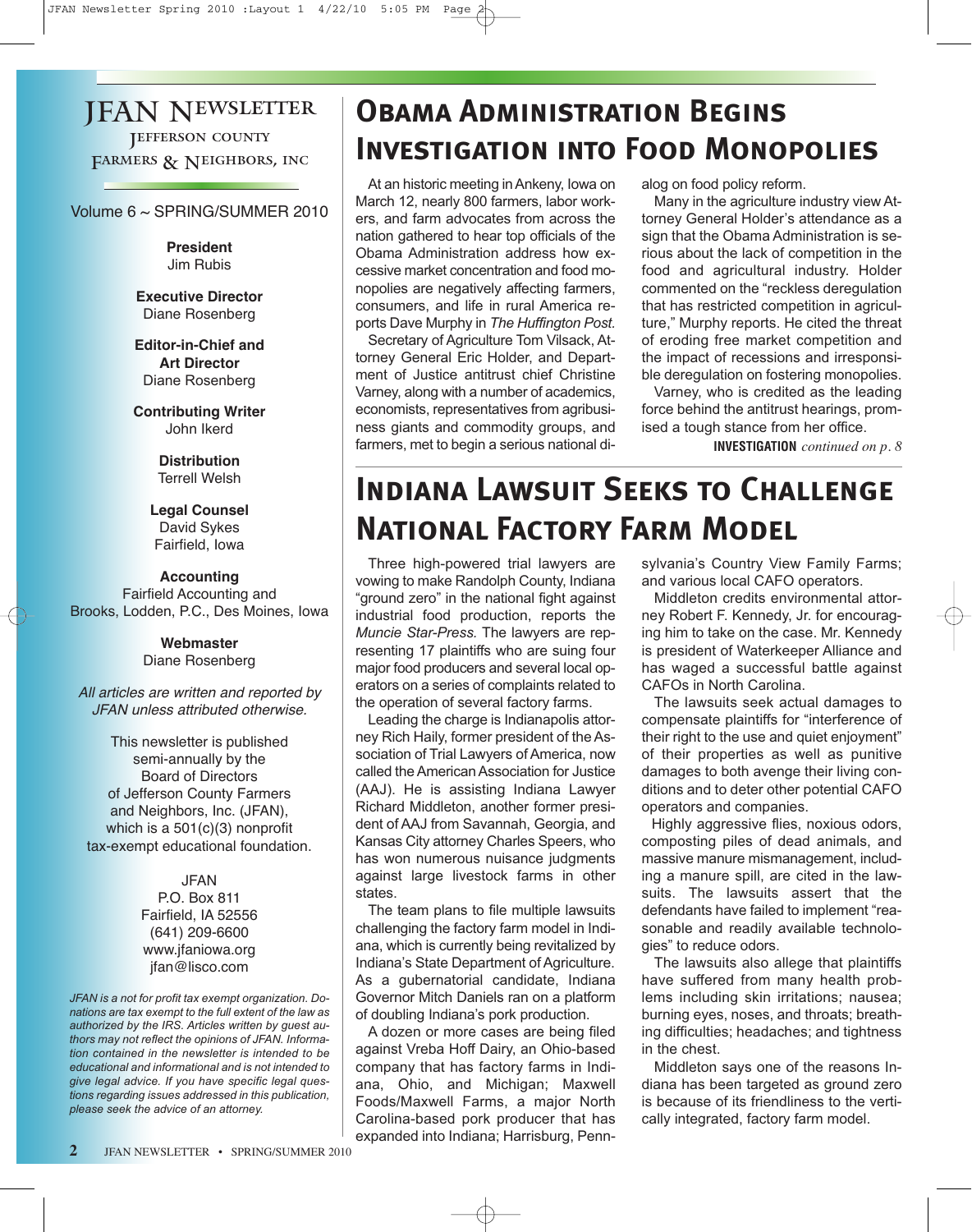# **House File 2324 Fizzles**

*Update on JFAN's Email Alert on the Winter Manure Application Bill*

A vigorous public outcry from across Iowa killed House File 2324, a bill that would have gutted last year's new law that bans the application of factory farm manure on frozen and snow-covered ground, according to Iowa Citizens for Community Improvement (ICCI).

HF 2324 would have drastically weakened the new law by indefinitely exempting farms built prior to July 1, 2009, says Adam Mason, State Policy Organizing Director for ICCI. This bill would have affected approximately 5000 operations.

Proponents of HF 2324 claimed factory farms with inadequate manure storage would have had financial difficulties meeting the new requirements. The new law prohibits manure application on frozen and snow-covered ground from December 21 until April 4, a three and one-half month period. However, Mason points out that factory farms don't apply manure during the seven-month growing season. "Poor management is not an excuse to pollute," he said.

**e**

HF 2324 was originally introduced into both the House and Senate before the first legislative funnel in February. While the Senate did not advance the bill through committee, the House passed it through full committee in less than 24 hours.

ICCI led a campaign to stop the bill, organizing an email campaign, petitions, and a February 22 Lobby Day at the State House where they met with Jim Larew, Governor Culver's General Counsel and Top Policy Advisor, and other lawmakers. According to Mason, Larew said the governor was "not interested in weakening last year's good bill."

Last year, the Environmental Protection Agency came down strongly in favor of a ban without exceptions. HF 2324 would have been a clear violation of the Clean Water Act and would have also undermined the Iowa Department of Natural Resources' authority to regulate factory farms.

### **Visit our website www.jfaniowa.org**

# **Area Schools Relish the Taste of Fresh Local Foods**

Six school districts, including Fairfield Community Schools are enjoying the fruits of the local growing region. The Hometown Harvest Farm to School Program is providing funding for schools to purchase locally grown produce, dairy products, and meats.

Funded through a nearly \$92,000 grant from The Wellmark Foundation, the Farm

"Food service directors rave about the quality of the food," says Ms. Humble. The two-year program provides matching funds for local purchases, providing 50% of the dollar amount spent. This cost/share arrangement makes it easier for schools to continue with the program

Ms. Humble connects food service directors with regional food producers. How each school administers the program differs. "This is such a community-based, grassroots effort. It takes on a lot of

Fairfield purchases beef from the Leighton Locker and eggs from CR Eggs, while Van Buren buys produce for their salad bars. North Mahaska's food service director shops at their Farmer's Market. The program also includes educational outreach. "We are working to get more and more Farm to School curricula into

Other projects include school gardens, such as the vegetable garden planted at Fremont. Van Buren is also considering a vegetable patch, and Fairfield is currently looking into fruit trees. North Mahaska is even interested in raising their own hogs. Ms. Humble also works with 4H Clubs, organizing cooking classes and developing school gardens as a community project.

once funding ends, she says.

shapes and flavors," she says.

classes," says Ms. Humble,

to School Program increases an awareness of better health and healthy eating, says Elisabet Humble, Local Food Coordinator for Hometown Harvest, a regional food system working group and the local chapter of Buy Fresh Buy Local.

She admits that it's easier for some schools to embrace the program than others citing staffing, kitchen infrastructure, and storage as obstacles that can crop up. "It's interesting to see how school systems are able to work with this. It's a lot easier for smaller schools to pick up Farm to School – they have more flexibility and can adapt more easily."

Fairfield has readily jumped into the Farm to School program by purchasing local food. "However budget cuts, the size of the school district, and No Child Left Behind mandates have left significantly little

room to incorporate Farm to School curricula in the classrooms," Ms. Humble says.

One of the program's hurdles involves purchasing and delivery from different growers as this can get a bit unwieldy. But Ms. Humble is pulling together a group of producers willing to work as an alliance. "This will make it easier to sell to schools – and should solve delivery challenges with a sustainable solution."

For information on the Farm to School Program, contact Elisabet Humble at 641- 472-6177 or elizabet@pathfindersrcd.org.

### **Infectious MRSA in Canada**

Researchers have found a strain of methicillin-resistant *Staphylococcus aureus* (MRSA) primarily associated with pigs has infected humans in Canada reports *Emerging Health Threats Forum.* While this particular strain, livestock-associated MRSA (LA-MRSA), has been asymptomatically colonizing in livestock and farmers in both the US and Canada, these are the first incidences of reported infectious cases in North America.

The research team, led by George Golding of the National Microbiology Laboratory in Winnipeg, Canada, published their findings in *Emerging Infectious Diseases* in March.

Potentially fatal, antibiotic-resistant LA-

**LA-MRSA** *continued on p. 5*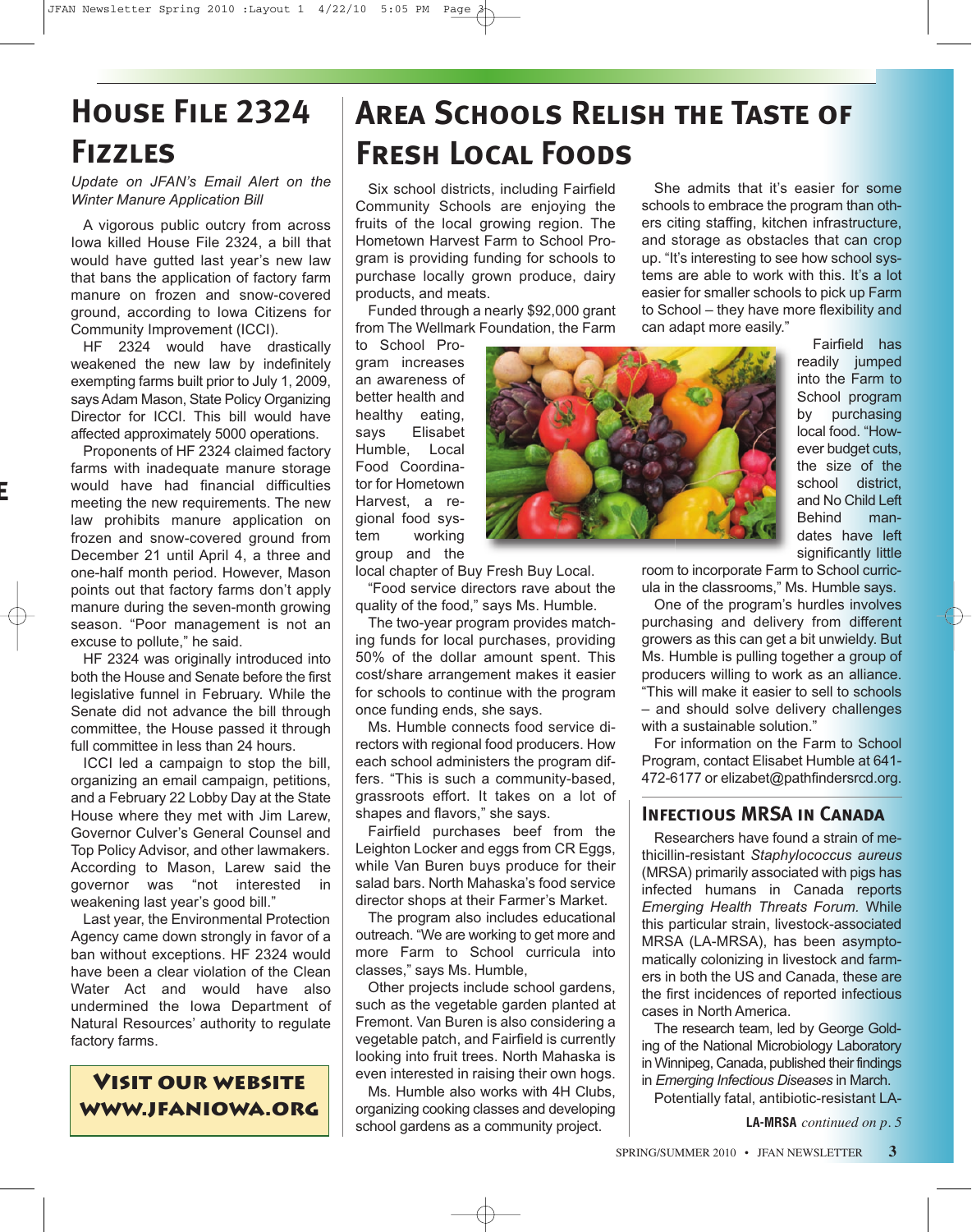# **Economic Fallacies of Industrial Hog Production – Part 2**

### **by Dr. John Ikerd Professor Emeritus University of Missouri**

*The following is an abridged excerpt from Dr. Ikerd's full presentation to the Sustainable Hog Farming Summit on January 2001. JFAN printed the first excerpt in the Fall 2009 newsletter.*

**Fallacy: Contract hog production is the only means by which family hog farmers can gain the access to the capital, management, technology, and markets they will need to survive.**

The advocates claim that family farmers have no future in hog production unless they engage in comprehensive production contracts with agribusiness

corporations. They claim that economies of size in hog production are such that hog operations will have to be far larger than a feasible-sized family hog operation in order to be cost competitive.

**Fact: Family hog farmers can survive and prosper by taking advantage of their unique assets – their willingness to work, their commitment to farming, and their skills in animal husbandry and business management.**

Management is more important than the size of the operation in determining the economic efficiency of a hog operation. Farm records collected by various state universities have consistently indicated that 20-40% of family hog farms are as cost efficient as the large-scale, corporate hog operations. So even with current production methods, a well-managed family hog operation can compete with the large-scale corporate hog operations.

Common sense tells us that hog farmers who sign comprehensive production contracts are not going to get much benefit out of their contract operations. The four basic factors of production are land, labor, capital, and management. Each of these factors earns an economic return.

In an industrial hog operation, land doesn't contribute much to total returns. In a typical

**JFAN NEWSLETTER • SPRING/SUMMER 2010** 

contract operation, the facilities are generally new, built to contract specifications, and most of the money is borrowed. The contract producer provides nearly all of the on-site labor in a contract operation. However, these hog operations are highly mechanized, and all production procedures are highly standardized. The contractor provides all of the production technology. The on-site labor



is basically the work of a janitor or building supervisor. So the contract producer can't expect to earn much more than minimum wage for his or her labor.

All of the significant management decisions, such as selection of facilities design, genetic stock, health program, breeding dates, when to place on feed, feeding system, when to price, when to deliver, are all made by the contractor – not the producer. In addition, the contractor takes most of the production and market risks, so there is little opportunity for the producer to earn a profit over and above the value of their contract labor. They may earn a decent return on their capital investment, if they are able to keep a favorable contract for the useful life of their buildings and equipment, but by the time everything is paid for, it will likely be worn out.

In summary, the contract producer doesn't really contribute much to a contract hog operation, and thus, can't expect to get much back in return. The contractor takes most of the risks. So, the contractor is going to make the money – not the producer.

If family hog operations are to survive and prosper in the future, it will be with systems that require high levels of skill in animal husbandry and all aspects of

production management. Successful family hog operations also are going to have to break away from the highly integrated production and marketing systems – independent producers are quickly losing access to traditional markets. Family hog farmers of the future must have their own direct "linkage" with their customers – either individually or through joint ventures with other independent producers.

The bottom line is that contract production is not a sensible alternative for the future of family hog farms. Contract hog operations benefit the contractor, not the family hog farmer.

#### *Read the full article: http://tiny.cc/vk7R3*

*Dr. John Ikerd, Professor Emeritus of Agricultural Economics at the University of Missouri, Co-*

*lumbia, has enjoyed a 30-year academic career at four major Land Grant universities. He has served as Missouri State Coordinator of Extension Programs in*



*Sustainable Agriculture and as project leader for a three-state, five-year program, funded by the W.K. Kellogg Foundation, that linked sustainable agriculture and sustainable community development. He has authored four books and has received many honors for his work in agricultural economics.*

#### **WANTED ADMIN. ASSISTANT FOR JFAN**

Part-time paid position to assist with a variety of administrative duties. Responsibilities include:

- Mailings
- Monitoring and responding to phone and email messages
- Annual meeting assistance
- Monitoring CAFO development with the DNR
- Newsletter delivery and pickup

The hours are flexible and vary with projects. Should be proficient in Word and Excel.

Please send a resume and letter of interest to jfan@lisco.com Attention: Diane Rosenberg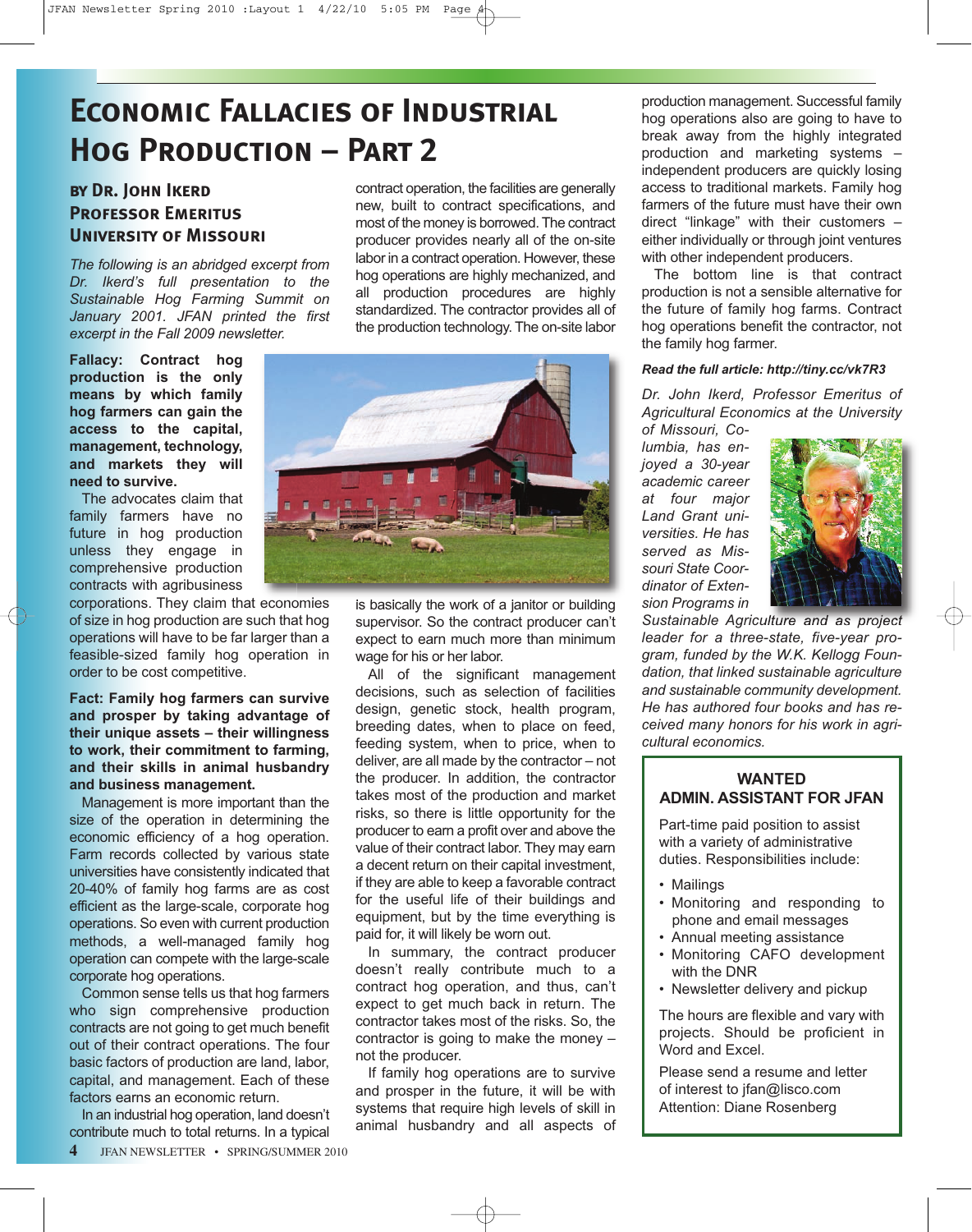# **Our Activities At a Glance: JFAN Working Hard for You**

### **JFAN Helps Ensure Land Protection**

Six tracts of land owned by Maharishi Vedic City were sold at an auction on December 15 and 16 to several farmers and developers, according to a December 24 article in the *Fairfield Ledger*. Most of the 600 acres sold was organic farmland, and one tract included the former Ideal Girls School across the road on Highway One from Books Are Fun.

Prior to the sale, JFAN consulted with Maharishi Vedic City officials providing advice and information on how to maintain environmental stewardship of the land through the sale.

As a result, all the tracts were sold with covenants prohibiting the construction of CAFOs or aerial use of pesticides. Several tracts of land, including a 160-acre parcel at the southwest corner of the Maharishi Vedic City city limits, include a stipulation that the land be organically farmed.

### *Food, Inc.* **Draws Full House at Morning Star**

One hundred fifty people hungry for the truth about what we eat turned out for JFAN's November 28 screening of *Food, Inc*. The Academy Award nominated documentary by producer/director Robert Kenner takes a critical view at what is sold as food in today's supermarkets.

*Food, Inc.* exposes the real cost of "cheap" food and how it impacts consumer health, the livelihood of American farmers, worker safety, and the environment.

Following the film, a lively panel discussion and Q & A featured Francis Thicke, co-owner and co-operator of Radiance Dairy; organic farmer Steve Hickenbottom; Mary Carter and Elisabet Humble of Buy Fresh Buy Local; and organic farmer Dean Goodale who directs Maharishi Vedic Organic Farms.

JFAN sponsored the screening in partnership with Radiance Dairy, Buy Fresh Buy Local, Sustainable Living Coalition, Sierra Club, and KRUU-FM.

The film is now out on DVD and is highly recommended for anyone who cares about what they consume. For more information on *Food, Inc.*, and to take action to support healthier food production, visit www.foodincmovie.com.

#### **JFAN Annual Meeting Fills Convention Center**

Over 500 people flocked to the Fairfield Arts & Convention Center for JFAN's Annual Meeting on October 7. People traveled from throughout southeast Iowa to hear Dr. John Ikerd, Francis Thicke, Ed Fallon, and Dave Murphy give dynamic presentations on the economics, politics, and future of CAFOs and sustainable agriculture alternatives.

A question and answer session allowed audience members to present a range of questions to Dr. Ikerd, Mr. Thicke and Mr. Murphy.

Mr. Fallon, a former state legislator, coowner of I'm for Iowa, and radio show host, also broadcast his show "Fallon's Forum" live from the lobby of the FACC. Audience members got to enjoy several selections by singer/songwriter Arthur Lee Land prior to the event.

Plans are now underway for JFAN's next annual meeting tentatively scheduled for October.

#### **Annual Meeting DVD Available**

If you missed last October's energizing JFAN Annual Meeting – or want to share it with some friends – DVD's of the entire meeting are now available for sale. To purchase one, please visit our website at www.jfaniowa.org or give us a call at 641- 209-6600. Copies are \$9 each.

#### **LA-MRSA** *continued from p. 3*

MRSA, first discovered in Dutch hog farmers in 2005, is found in farmers and livestock worldwide. The strain has been found to spread between people as well.

The rate of LA-MRSA in the general population is low. It's occurrence in farmers and veterinarians, however, is very high, although the incidence of infection has thus far remained small. Twenty-five percent of all Canadian pig farmers carry LA-MRSA, as do 45% of all US farmers according the Golding study. Other studies have found LA-MRSA rates to vary in European countries between 26-45%.

#### **PLEASANT PLAIN** *continued from p. 1*

the PPPOA.

The Pleasant Plain lawsuit was filed about four years ago after Mr. Kaska and JL Pork constructed the 1200-head CAFO. The CAFO is located near Pleasant Plain Road and 167th Street, about three miles north of Fairfield.

Prior to construction of the CAFO, several neighbors met with Mr. Kaska requesting that he not build the CAFO at the proposed location as it would diminish their quality of life and peaceful enjoyment. JFAN provided educational support to the neighbors during this period. Several attempts to resolve the matter without litigation failed, and the CAFO was constructed. The lawsuit was filed on May 19, 2006.

The lawsuit charged that the massive amounts of animal waste generated by the facility harmed the health, safety, and quality of life of the plaintiffs, the public, and the environment. It alleged there was a significant risk of groundwater contamination from the CAFO and the spreading of liquid manure.

The plaintiffs further asserted that the noxious chemicals created by the untreated liquid manure, unhealthy and unpleasant odor, and harmful airborne particulates emanating from the facility constituted a nuisance and threatened the quiet enjoyment of their homes and land.

Additionally, the lawsuit contended that the facility reduced the property values of the 14 homes owned by the plaintiffs.

The plaintiffs requested to be reasonably and justly compensated for the nuisance.

The trial was originally scheduled for March 2009 in Jefferson County, but was postponed several times. Ultimately, the venue was changed from Jefferson County to Washington County.

JFAN is pleased to have been able to support the plaintiffs and to help in effectuating a positive result in the fight against the proliferation of CAFO's and their harmful side effects in Jefferson County.

JFAN would like to express its appreciation to all its supporters who have made it possible for the residents of Jefferson County to continue to enjoy fresh and healthy air and clean water.

**JFAN Financial Assistance Grants for Alternative Farming www.jfaniowa.org**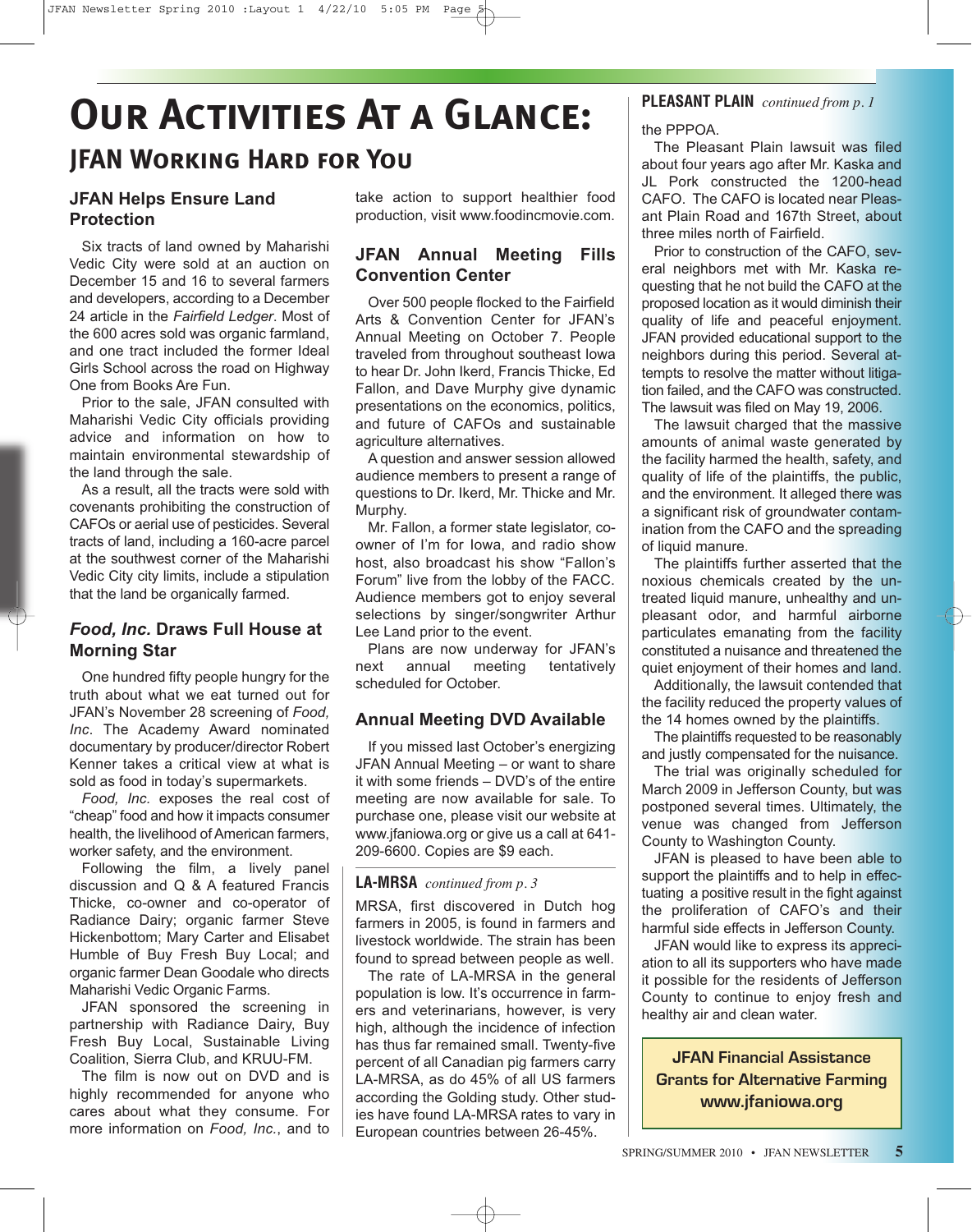## **News Briefs From Iowa, the US and Beyond**

#### **Major Network Airs Report on Antibiotics**

Antibiotic overuse in industrial agriculture is getting some attention in the mainstream media. On February 9 and 10, the *CBS Evening News* aired a twopart investigative report by Katie Couric on antibiotics in factory farming*.* Antibiotics are routinely used on healthy factory farm livestock to promote growth and prevent disease. Research is finding that such use leads to antibiotic resistant microorganisms.

Couric examined the extent of antibiotic use and its link to the spread of drug-resistant MRSA. Featured in the first segment are the veterinarian Liz Wagstrom with the National Pork Board who denied antibiotics are routinely administered as well as Joshua Sharfstein, Deputy Director of the Federal Drug Administration. Sharfstein called for a ban on routine antibiotics at an earlier Congressional hearing.

Couric covered the "Danish experiment" in the second segment, in which Denmark stopped using sub-therapeutic antibiotics on their hog farms with no adverse affects. She also interviewed the owners of two antibiotic-free food companies, Applegate Farms and Koch's Turkeys, who shared how farmers can easily move away from antibiotic use.

To view the show visit http://tinyurl.com/y75fawp and click on the link in the Grist article.

### **Manure Release Causes Fish Kill in Washington County**

Between 4,000 to 5,000 gallons of hog manure was released into an Indian Creek tributary during a December application at an NPKK Pork, LLC facility in Washington County reports the Iowa DNR.

Mark Heiderscheit, environmental specialist with the DNR's Washington office, said the manure applicator filled his tank from an earthen storage basin next to the facility then left to apply the manure. The basin's stirring device, used for mixing the solid and liquid manure for application, was left on and it shifted, spraying manure outside of the basin.

Employees with NPKK Pork dammed the

tributary and pumped the polluted water out of the stream to be knifed into the ground. Water samples were taken that day and the next near the tributary. On the second day, Mr. Heiderscheit found ammonia levels at 0.8 milligrams per liter. The background level of ammonia in Iowa is 0.5 mg per liter.

Mr. Heiderscheit also followed the tributary downstream and found a small fish kill.

The investigation is still ongoing, says Mr. Heiderscheit. Enforcement action is pending.

#### **Another Chain Gravitates To Humane Animal Treatment**

Sonic, the drive-in restaurant chain, is responding to pressure from the Humane Society of the United States (HSUS) to



purchase humanely raised meats, reports *Pork Magazine*. The chain will soon require its suppliers to conduct independent animal-welfare audits to ensure the proper handling of their livestock and poultry.

Sonic will reject suppliers that repeatedly fail their animal welfare guidelines.

The company also wants poultry suppliers to use a controlled-atmosphere slaughtering system and will give preferences to hog suppliers who don't use gestation crates. Companies supplying eggs are required to meet the housing standards of United Egg Producer. Sonic's animal welfare guidelines also reject suppliers who manage beak trimming improperly and who deny food and water to chickens in order to get them to molt more quickly.

HSUS purchased shares in Sonic in order to bring a more humanely-oriented approach to purchasing meat and eggs to the chain. They have also recently purchased shares in Steak 'n Shake and Jack in the Box, two chains which have a

poor record of supporting animal welfare. HSUS has influenced Burger King, Wendy's, Quiznos, Denny's, Hardee's, and Carl's Jr. to create policies that are more favorable to animal welfare.

#### **Iowa DNR Unveils New Livestock Database**

The DNR has a newly updated animal feeding operations database that makes it easy to access information about more than 8,000 facilities the agency tracks, according to a DNR press release.

"People can now search by owner's name, the facility identification number, or geographically," said Gene Tinker, coordinator of the DNR's animal feeding operations program.

The database primarily covers those operations large enough to require approval for a construction permit (2500 finishing hogs). It also covers mid-size (1250 hogs over 55 pounds or 5000 hogs under 15- 55 pounds) and larger operations that need a manure or nutrient management plan. While the database includes information on some of the smaller facilities in the state, not all small open feedlots or confinements are tracked in this system.

A report function on the database allows people to search by watershed, county, or region. "This information is great for planners and technical service providers," said Tinker. "It greatly improves their ability to estimate the density of animals in an area or to find a suitable site for a new facility."

You can find the database at https://programs.iowadnr.gov/animalfeedingoperations/. A help menu and user's guide are also available.

### **A Couple of Good Reads on Factory Farming**

#### *A Thoughtful Reflection on What to Eat*

When novelist Jonathan Safran Foer and his wife were expecting their first child, the acclaimed novelist started thinking, "What do I feed my son?" *Eating Animals* is the philosophical, literary, scientific, and investigative memoir that arose of that question. Safran Foer weighs carnivorism against vegetarianism, and in the process, dives deeply into the nature of factory farming in the US today, writes Simon Kuper in *Financial Times – FT.com.*

Prior to his son's birth, Safran Foer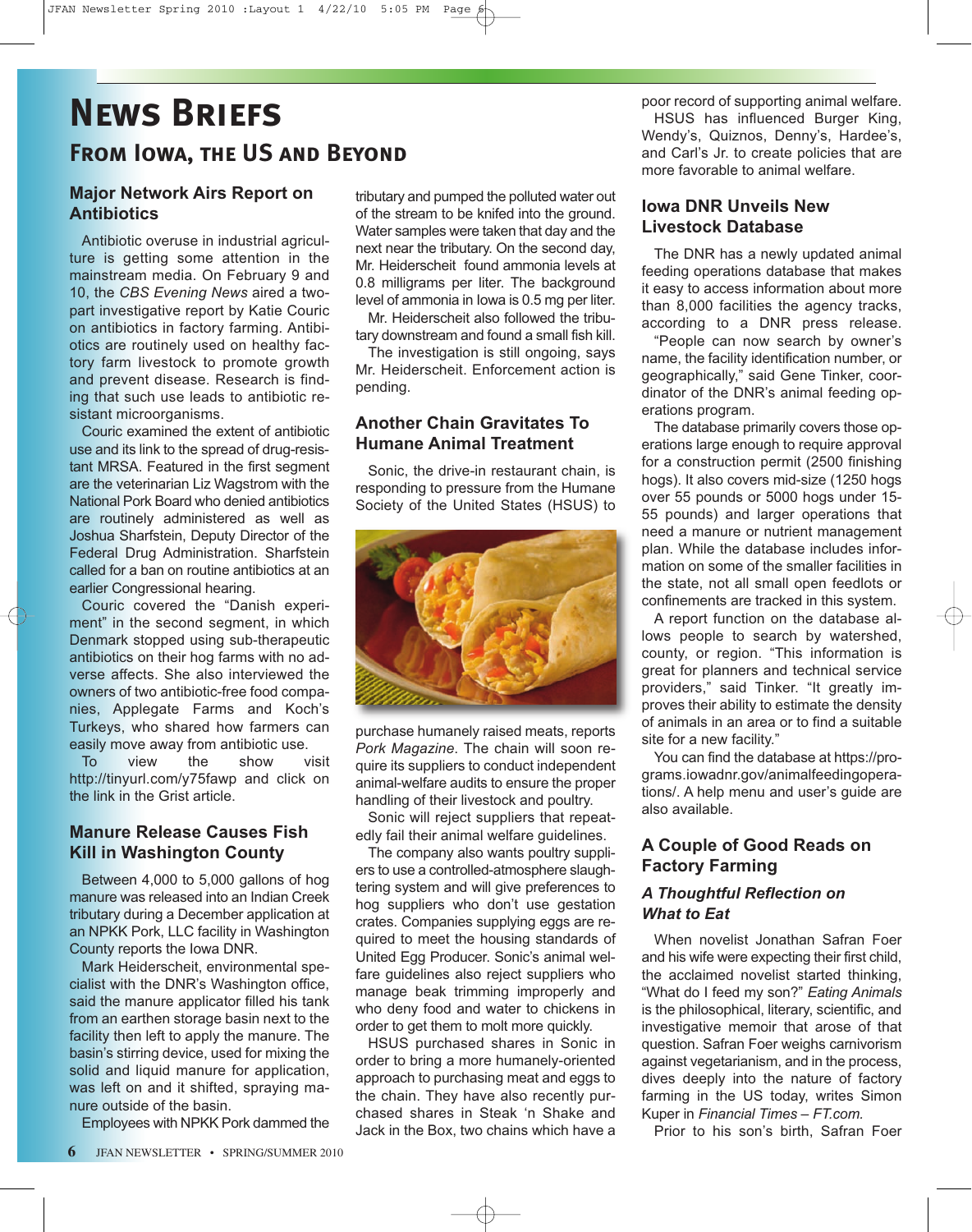knew nothing about farming. However, three years of intense research, including clandestine, middle of the night visits to factory farms, gave him a clear picture that he explicitedly describes.

*Eating Animals* does more than expose the vivid realities of factory farming. It explores the many stories our society uses to justify how and what we eat – folklore, pop culture, family traditions, national myth, facts and fictions – and how we use them to dull our food sensibilities.

For more on *Eating Animals,* visit www.eatinganimals.com.

#### *Activists Take on Corporate Farms*

David Kirby's *Animal Factory: The Looming Threat of Industrial Pig, Dairy and Poultry Farms to Humans and the Environment* follows the work of three activists who have experienced the destructive toll of CAFOs in their communities, writes NPR reviewer Michael Schaub.

Mr. Schaub says Kirby's book combines the urgency of Upton Sinclair's *The Jungle* with the investigative reporting of Eric Schlosser's *Fast Food Nation*. The result – a non-fiction book that reads like a thriller.

Mr. Kirby, a 15-year journalist and author of the *New York Times* bestseller *Evidence of Ham*, chronicles the journeys of Helen Reddout, a teacher and orchardist from Washington state; Karen Hudson, an Illinois engineering troubleshooter and

farmer's wife; and Rick Dove, a Vietnam vet, fisherman, and North Carolina "riverkeeper." Each works to counter the harmful environmental and health effects of CAFOs by mounting campaigns demanding better regulations. While each achieve a modicum of success, they nonetheless experience enormous frustrations and difficulties as they go up against corporate interests and uncooperative politicians.

"Like Sinclair's and Schlosser's work, [*Animal Factory*] has the potential to change the collective American mind about contemporary food issues," says Mr. Schaub.

To read Michael Schaub's review and an excerpt from *Animal Factory,* visit http://tinyurl.com/y2wykjk.

**NEWS** *continued on p. 8*

### **Help JFAN Help You**

For over five years, JFAN has been working to stop the proliferation of CAFOs in Jefferson County. JFAN is a group of farmers and homeowners like you who deeply care about protecting the health, environment, and quality of life of Jefferson County residents.

Through community education, community service, and financial assistance grants, JFAN has helped to keep CAFO development at bay. Several potential CAFOs have been **stalled, stopped, or built away** from concerned neighbors because of our efforts. Our county has the lowest rate of new CAFO development in southeast Iowa. Jefferson County residents are among the most educated and organized in the entire state.

**It takes resources to do this**, and we are turning to you, fellow neighbors who are equally concerned with maintaining our high quality of life, to help us continue our efforts to protect you and your families. Together, we can work to preserve all that is important in our community and avoiding the devastating toll factory farms have wrought on many of our less fortunate neighboring counties.

Please consider giving generously to JFAN today, your "Insurance Policy for a High Quality of Life." Thank you for all you do.

*Please return this donation form below or visit our website at www.jfaniowa.org to make a secure donation. JFAN is a 501c(3) educational foundation and your donation is tax deductible.*

*To learn more about how JFAN works, see "How JFAN Helps You: How You Can Help JFAN" on our website at www.jfaniowa.org.*

| <b>MAIL IN DONATION FORM</b>                                               |                                        |                                                                                             |  |
|----------------------------------------------------------------------------|----------------------------------------|---------------------------------------------------------------------------------------------|--|
| Please cut out this form and mail it with your tax-deductible donation to: |                                        |                                                                                             |  |
|                                                                            | JFAN, Inc.                             |                                                                                             |  |
|                                                                            | <b>P.O. Box 811</b>                    |                                                                                             |  |
|                                                                            | Fairfield, IA 52556                    |                                                                                             |  |
|                                                                            |                                        | <b>MAKE A DONATION!</b>                                                                     |  |
| Donation Amount:    <br>\$25.00                                            |                                        | Please support JFAN with your generous                                                      |  |
|                                                                            | tax-deductible donation. JFAN has been |                                                                                             |  |
|                                                                            | Other \$                               | approved by the IRS as a $501(c)(3)$<br>tax exempt educational foundation. All              |  |
| <b>Name</b>                                                                |                                        | donations to JFAN are tax-deductible to the                                                 |  |
|                                                                            |                                        | full extent of the law. Please consult with your                                            |  |
| <b>Street</b>                                                              |                                        | personal tax advisor about any questions you                                                |  |
| City/State/Zip                                                             |                                        | may have about your donation. JFAN will send<br>out receipts only for donations over \$250. |  |
| <b>Phone</b>                                                               | <b>Email</b>                           |                                                                                             |  |
|                                                                            |                                        |                                                                                             |  |
| Checks payable to: Jefferson County Farmers & Neighbors, Inc.              |                                        |                                                                                             |  |
| <b>Donate Online</b>                                                       |                                        |                                                                                             |  |
| To make a credit card donation using PayPal, go to www.jfaniowa.org        |                                        |                                                                                             |  |
| Click on "What you can do" then click on "Make a Donation"                 |                                        |                                                                                             |  |
| and follow the simple instructions.                                        |                                        |                                                                                             |  |
|                                                                            |                                        |                                                                                             |  |